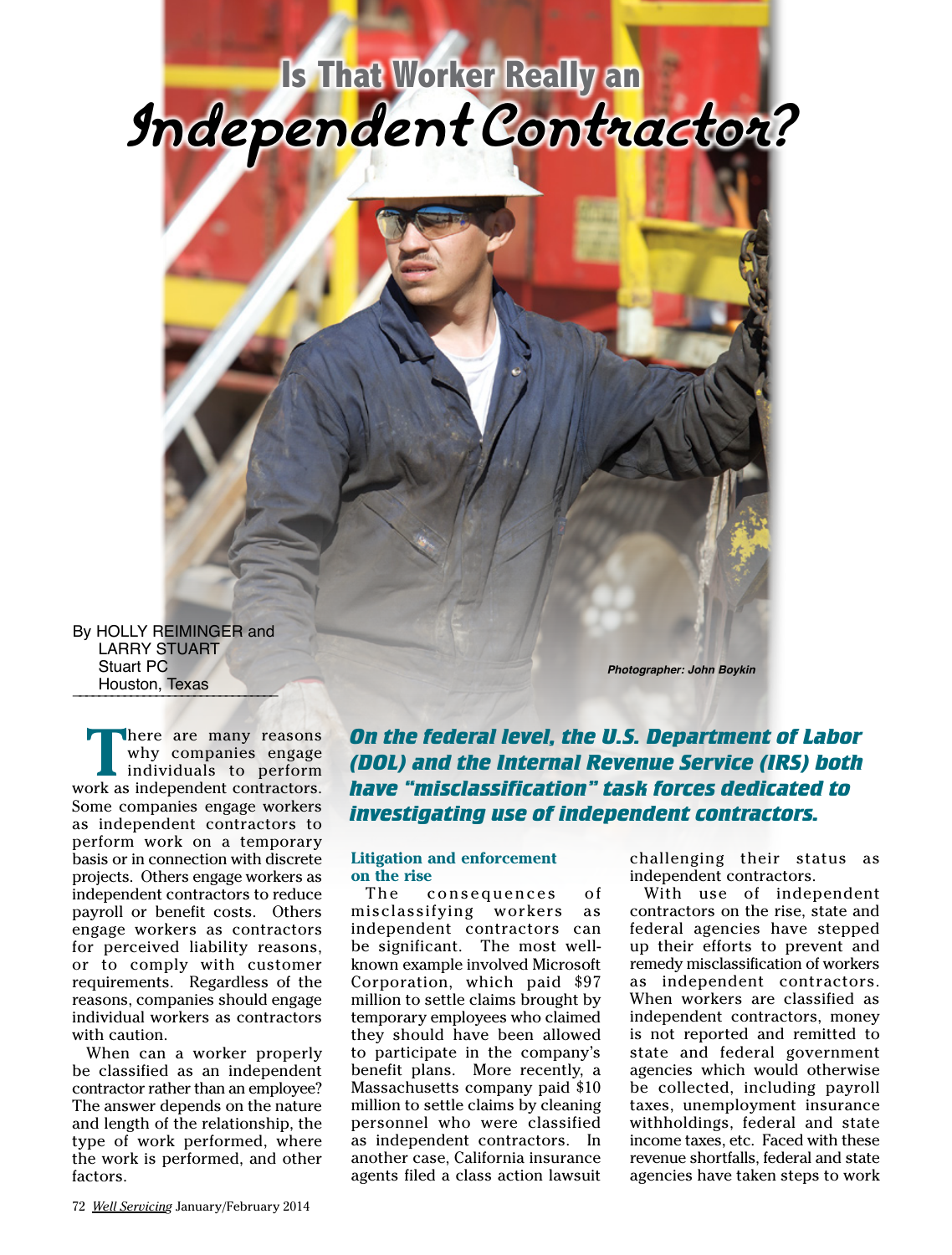together and step up enforcement.

On the federal level, the U.S. Department of Labor (DOL) and the Internal Revenue Service (IRS) both have "misclassification" task forces dedicated to investigating use of independent contractors, including conducting random and focused audits of employers. In addition, the DOL has entered into partnerships with various state labor agencies to coordinate collection of information and enforcement. On November 18, 2013, DOL announced that New York is the 15th state to sign a partnership agreement with the DOL pursuant to which they have agreed to jointly investigate and enforce applicable laws, share information about worker complaints and possible violations, and exchange confidential unemployment compensation information, among other steps. States that had already signed such agreements include California, Colorado, Illinois, Iowa, Louisiana, Minnesota, Missouri, Montana, Utah and Washington. In addition, state agencies may share data to aid in their investigation and enforcement efforts.

#### **Why is misclassification such a big deal?**

Here are some of the major issues: *• Federal taxes & withholding:* Companies that misclassify workers as independent contractors may face considerable tax liability. Normally, companies are not required to withhold federal income taxes from or pay Medicare, and Social Security taxes on compensation paid to true independent contractors. If a worker is misclassified, the company may be held liable for

*When workers are classified as independent contractors, money is not reported and remitted to state and federal government agencies which would otherwise be collected, including payroll taxes, unemployment insurance withholdings, federal and state income taxes, etc.*

all of the taxes and withholdings it failed to make, and may also be liable for the portion of those taxes and withholdings normally paid by an employee through payroll taxes. If an improperly classified worker failed to pay income taxes, the IRS could also seek to collect them from the company. A company's failure to properly classify its workers and pay the requisite taxes can result in hefty consequences such as monetary fines, interest, and even imprisonment, among other penalties, depending on the circumstances.

• *Compliance with I-9 requirements:* Under federal law, when companies hire employees, they must verify each worker's eligibility to work in the United States within their first three days of employment. Employer's must keep a copy of the completed "Form I-9" on file and make it available for inspection if requested by the government. Failure to comply with these requirements can result in civil and criminal penalties for the company and its management. It is a crime to employ an individual who is not authorized to work. Some companies have tried to circumvent the I-9 requirement by classifying workers as independent contractors. However, if an individual is deemed an employee, the company (and its executives) could face criminal penalties.

• *Liability under state and federal employment and benefit laws:* Most state and federal employment laws only apply to employees, not true independent contractors. This means that a misclassified worker would likely have rights under those laws and could assert a discrimination claim for failure to hire or for terminating the employee based on a protected status. Likewise, a misclassified worker would likely have the right to assert a hostile workplace claim if subjected to harassment based on a protected factor. Employers that take steps to prevent discrimination and harassment like conducting manager training, publishing good anti-discrimination

## *Some companies have tried to circumvent the I-9 requirement by classifying workers as independent contractors.*

and anti-harassment policies, and investigating and remedying employee complaints—may have special defenses against certain claims and avoid liability. Making independent contractors subject to these policies can make them look like employees; not doing so can create liability or deprive the company of some defenses.



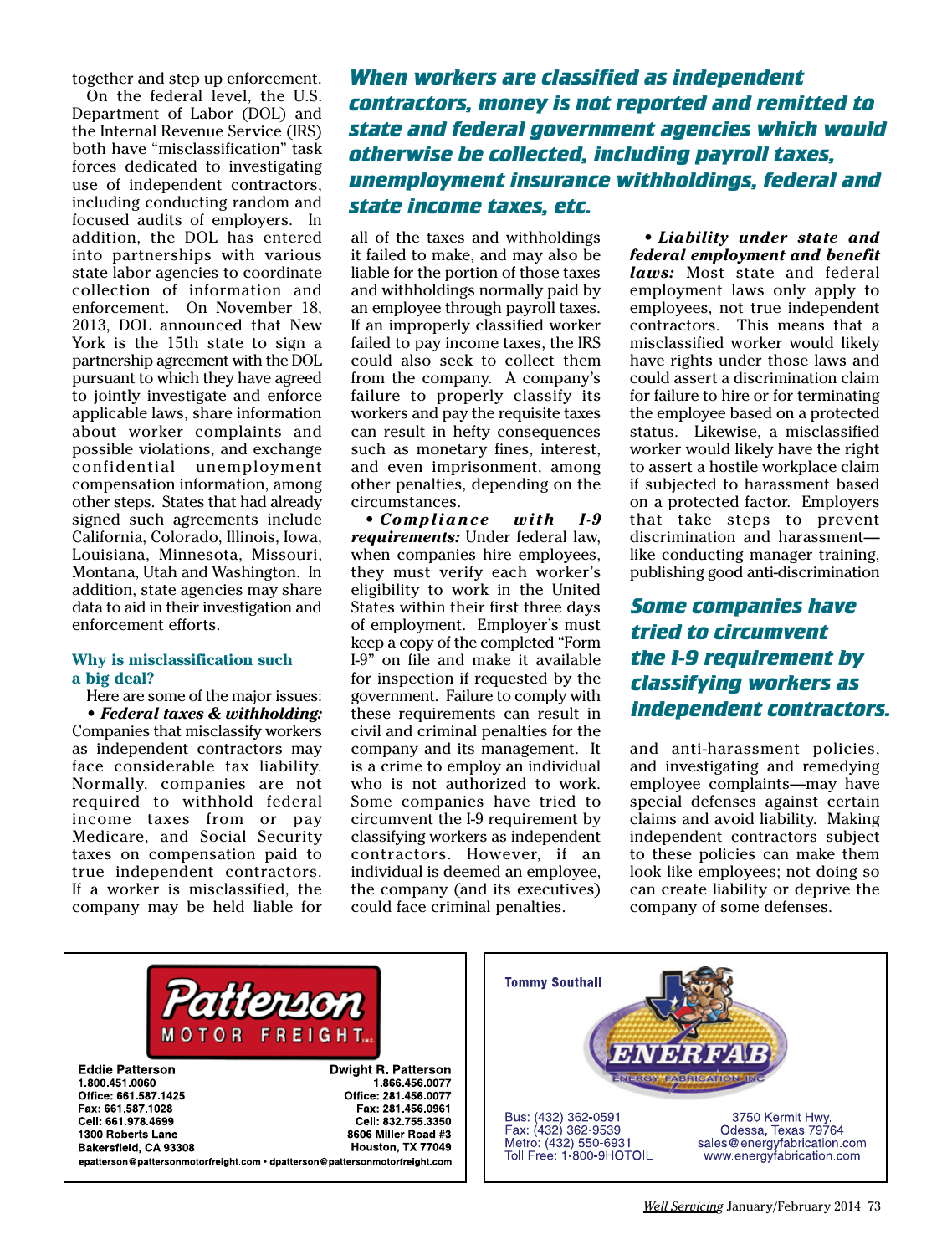Misclassified workers could potentially assert rights to statutory benefits, such as: jobprotected leave under the Family and Medical Leave Act (FMLA), an accommodation of a medical issue under the Americans with Disabilities Act (ADA), overtime pay under the Fair Labor Standards Act (FLSA), or medical, retirement or other benefits provided to employees covered by the Employee Retirement Income Security Act of 1974 (ERISA). Similarly, complaints about working conditions by misclassified workers could be protected under the National Labor Relations Act (NLRA).

There is no one single standard for employee status. Federal courts typically apply variations on a common law test known as the "economic realities test" in order to determine whether an individual is an employee or an independent contractor for purposes of coverage under Title VII, the ADA, and the Age Discrimination in Employment Act (ADEA). Federal courts and the Department of Labor use the same test to determine whether an individual is an "employee" subject to the FLSA's minimum wage and overtime requirements. The focus of the economic realities test is generally on whether the alleged employer paid the employee's salary, withheld taxes,



provided benefits, set the terms and conditions of employment, and had the right to control the "means and manner" of the worker's performance, among other factors.

# *Federal courts and the Department of Labor typically use the "economic realities test" to determine whether an individual is an "employee" subject to the FLSA's minimum wage and overtime requirements.*

The National Labor Relations Board uses a different test, known as the "common-law agency" test, to determine an individual's employee status under the NLRA. This test looks at additional unique factors such as the belief of the parties, the length of time the individual is employed, the type of occupation involved, and the individual's risk of loss and opportunity for gain, among other important factors.

Who will qualify as an employee under the equal opportunity and benefits laws will vary based on the facts and the applicable law. Merely calling a worker an independent contractor is not enough to avoid coverage, even if the worker agrees to the arrangement and signs an "independent contractor agreement." Companies should carefully evaluate a worker's status before classifying him or her as an independent contractor.

*• Liability for injuries suffered by independent contractors:*  Companies which maintain workers' compensation insurance coverage for their employees generally do not have direct liability for on-the-job injuries suffered by employees which do not result in death. Workers' compensation coverage typically pays medical and income replacement benefits to employees who are injured at work or have work-related diseases or illnesses. Claims are resolved through the insurance program and administrative process rather than

through a personal injury lawsuit filed against the employer. Punitive damages are generally unavailable for employee injuries covered by workers' compensation insurance.

In most states, individuals who are properly classified as independent contractors are typically excluded from workers compensation insurance coverage. This means that a true independent contractor who is injured while working for the company could assert a claim against the company in court for injuries suffered in connection with the performance of their services. This is why companies often require true contractors to carry general liability insurance and to indemnify and hold the company harmless from such liabilities. Employers may not be able to escape liability for injuries or accidents suffered by workers just because they are classified as independent contractors.

• *Liability for injuries to third parties:* What happens if a worker classified as an independent contractor damages a third party's property or causes bodily injury to a non-employee or another contractor? The answer depends on the circumstances, including whether the "contracting" company

*Employers may not be able to escape liability for injuries or accidents suffered by workers just because they are classified as independent contractors.* 

was negligent in selecting the independent contractor, whether the company exercised control over the individual or his/her work, whether the worker was held out as acting on behalf of the company, or allowed to hold himself out, and other factors. While a company is generally not liable for the negligence of an independent contractor, the company can be held liable for an independent contractor's negligent and tortious acts in some circumstances, such as under legal theories like negligent hiring,